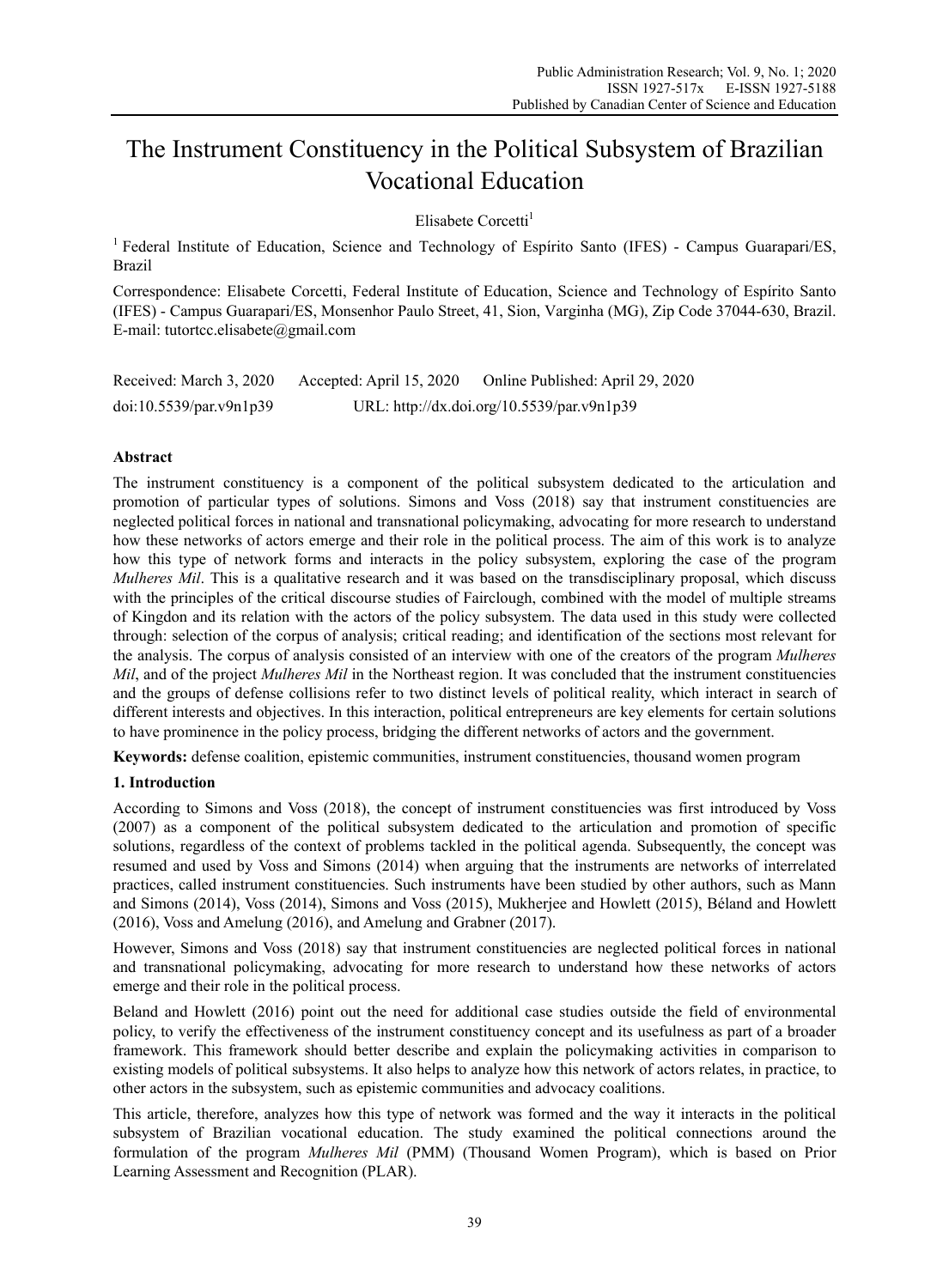The PMM was developed under President Lula da Silva's government (2003-2010) and expanded under President Dilma Rousseff's administration (2011-2016) when there was an increase in the Federal network of vocational and technological education. The program was implemented in 2007, in the North and Northeast regions of Brazil, to foster social inclusion and gender equality, in an attempt to overcome difficulties related to income, low schooling, and the triple working hours of socially disadvantaged women. From 2011, it was recognized as an affirmative public policy and implemented nationally (Brasil, 2011). Between 2008 and 2016, the program served 100,718 socially disadvantaged women (Brasil, 2017).

PLAR emerged in the United States in the 1980s to recognize the practical knowledge acquired by white-collar professionals. It is a tool formed by a set of approaches and methodologies based on the notion that people learn skills and acquire essential knowledge throughout life, and it is essential to identify, understand and use this knowledge and experience when it comes to continuing and complementary education (Morrissey et al., 2008).

According to Morrissey et al. (2008), PLAR was implemented in the 1980s in the Province of Quebec (Canada), as part of learning support and services offered to aboriginal peoples. Nowadays, the tool faces the problem of the limits of immigrants' social integration, and their difficulties to enter the Canadian labor market. Canada's college system uses PLAR processes mainly for entry into higher education and continuing progression.

PLAR started to be considered in the European Union's educational policy documents in the 1990s and stands out as a policy for professional mobility and social inclusion (Cavaco, 2009). Thirteen countries have politically committed to creating national strategies to recognize non-formal and informal learning. Finland, France, and Spain have implemented comprehensive strategies involving all education subsystems (vocational training, general education, and higher education), as explained by the European Center for the Development of Vocational Training (Cedefop, 2014).

Since 1990, this center has systematically worked to validate non-formal and informal learning in European countries, slowly but continuously evolving regarding methodology. The efforts aim to recognize the experience of low-skilled individuals.

## **2. Literature Review**

# *2.1 The Network of Actors and Kingdon's Multiple Streams Model*

In their efforts to understand the concept of instrument constituency, Simons and Voss (2018), point to the work by Mukherjee and Howlett (2015), who "argued that instrument constituencies are one of three concepts in the policy analysis literature that help to explain the agency behind the type of streams Kingdon had in mind" (Simons & Voss, 2018, p.26). About Mukherjee and Howlett (2015), Simons and Voss (2018) continue: "Asking 'who is a stream?', Mukherjee and Howlett (2015) identify epistemic communities, instrument constituencies, and advocacy coalitions as the principal agents of Kingdon's problem, policy and politics streams, respectively" (Simons & Voss, 2018, p.26).

The idea that knowledge-based communities are politically influential was developed in the 1970s and 1980s. According to Smirnova and Yachin (2015), the epistemic community has its origin in the concept "*episteme*," widely used by Michel Foucault. Ruggie (1975) introduced the term epistemic community, drawing on Foucault (2006) to describe a comprehensive perspective through which political relations are viewed and understood throughout history.

However, according to Haas (1992), in the 1980s, the term "epistemic community" still had several interpretations. The concept of epistemic community, as understood nowadays, was formed in the 1990s by Emanuel Adler and Peter M. Haas (1992) and by Ernst B. Haas and Peter M. Haas (1995).

For Haas (1992), epistemic communities are often transnational networks of knowledgeable and recognized specialists with authoritative claims to policy-relevant knowledge in their field of expertise. Members share knowledge about the causes of social or physical phenomena in their area of expertise, as well as the share normative beliefs about what actions will benefit people's well-being in this domain.

The epistemic community has scientific truth as a shared value and promotes its knowledge to help solve global problems that affect human development, well-being, and security. Members of an ideal epistemic community act on their own will, but some authors, such as Heritage and Green (2013), consider government-initiated epistemic communities as usual and effective (Smirnova & Yachin, 2015).

According to Haas (1992), epistemic communities influence decision-makers in a wide variety of problem areas. Generally solicited for advice under conditions of uncertainty, they can often be important actors in shaping international policy coordination patterns.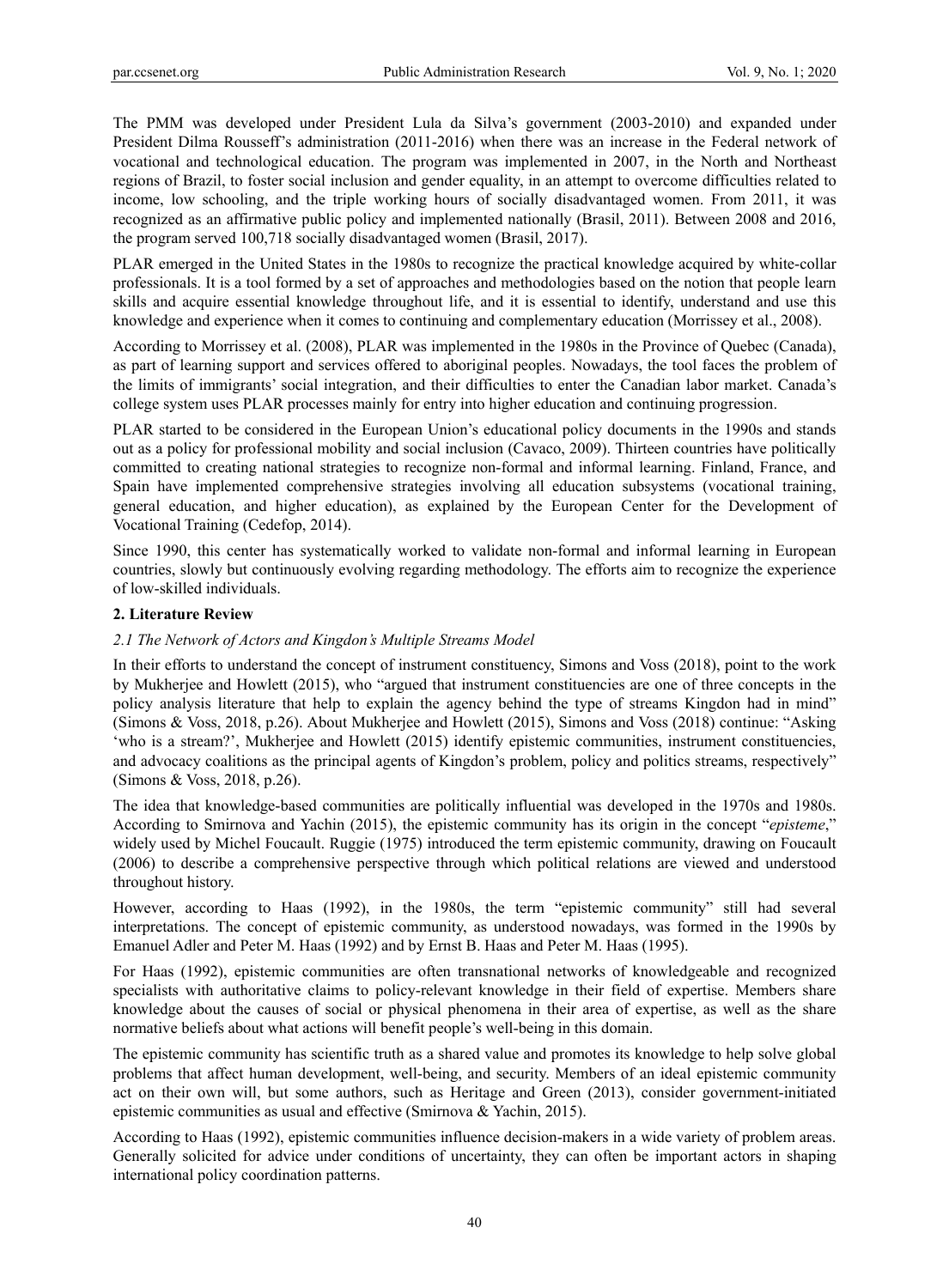However, Sabatier and Jenkins-Smith (1993) argue that a policy subsystem may consist of several subcomponents or grouping of actors whose interactions affect their activities and the outcomes of public policies (Béland & Howlett, 2016).

These researchers used evidence from case studies on public policies in areas such as environment, water, and energy, at the state and federal levels in the United States. In addition, they argue that actors from various public and private institutions share a basic set of beliefs about particular policy areas, forming informal coalitions within subsystems with the aim of prevailing over other actors in defining and advocating for related policies, to their central political beliefs and preferences (Sabatier & Weible, 2007; Béland & Howlett, 2016).

The advocacy coalition framework has three principles. A macro principle, whereby most policymaking occurs among experts within a political subsystem, but their behavior is affected by factors in the broader political and socio-economic system. This specialization occurs in political subsystems composed of participants who often seek to influence policy within a subsystem. For Sabatier and Weible (2007), the framework assumes that policy participants have strong beliefs and are motivated to translate these beliefs into real policies.

A second principle is the micro-level, the "model of the individual," which is strongly inspired by social psychology. Advocacy coalitions emphasize the difficulty of changing normative beliefs and the tendency of actors to relate to the world through a set of perceptual filters composed of pre-existing beliefs that are difficult to change.

Finally, there is a meso-level belief, where the best way to deal with the multiplicity of actors in a subsystem is to aggregate them into "advocacy coalitions." To succeed, the coalition must seek allies, share resources, and develop complementary strategies. The advocacy coalition framework assumes that policymakers will seek allies with people who hold similar beliefs among lawmakers, agency officials, lobbyists, judges, researchers, and intellectuals at various levels of government. Thus, as Sabatier and Weible (2007) point out, coordination involves some degree of working together to achieve similar policy objectives.

The advocacy coalition framework has three sets of variables external to the political subsystem, which affect the resources and constraints of subsystem actors, as well as policymaking: stable system parameters, external events, and opportunity structures of the coalition. These variables are the characteristics of a relatively endorsed policy that affect the resources and constraints of subsystem actors (Sabatier & Weible, 2007).

However, Voss and Simons (2014) argue that there are other actors in the subsystem of political actors involved in the designation and definition of political problems. These actors are exclusively concerned with the instruments or with articulating and promoting political solutions. The authors believe that the demand for policy instruments can be driven not only by new problems, changes in ideologies, or power but also by dynamics endogenous to instrument development.

According to Béland and Howlett (2016), the instrument constituency is closely linked to the ideas of John Kingdon. Kingdon (1995) assumes that political entrepreneurs most often act individually, trying to convince political communities and other audiences, building consensus around their proposals and seizing windows of opportunity. An open policy window provides an opportunity for political entrepreneurs to offer their solutions or to draw attention to a problem that they consider unique or priority.

For Kingdon (1995, p.239), "entrepreneurs are crucial for softening up the decision-making dynamics." They can be well-informed and connected people, who provide knowledge and persistence to connect the streams (Cairney & Jones, 2015). The 'entrepreneurs' can be organizations, and also either strongly interconnected or quite distinct and separate individuals, who may assume different roles depending on their problems, policy, or political orientation (Knaggard, 2015; Mukherjee & Howlett, 2015).

Based on the perspective of instrument constituencies, Voss and Simons (2014) say that political entrepreneurs would incorporate into the context of a larger group that would transnationally extend across the fields of policy formulation and modeling.

The instrument constituencies, in this perspective, are social entities that manage the connections between the knowledge-oriented model and policy implementation. As these actors reflexively seek to manage the interdependencies that emerge from their engagement in conjunction with an instrument. They are mutually presented to specific versions of the instrument based on the expectations (Voss & Simons, 2014).

For the authors, the instruments are formed by social practices that originate and are imbricated in specific socio-material activities. They add that "instruments do not only cognitively organize governing strategies, but that they shape practices, allocate roles and create social positions" (Simons & Voss, 2018, p.18). Their strength would not lie in the ability to mirror a given reality, but in the potential to provide support and align practices to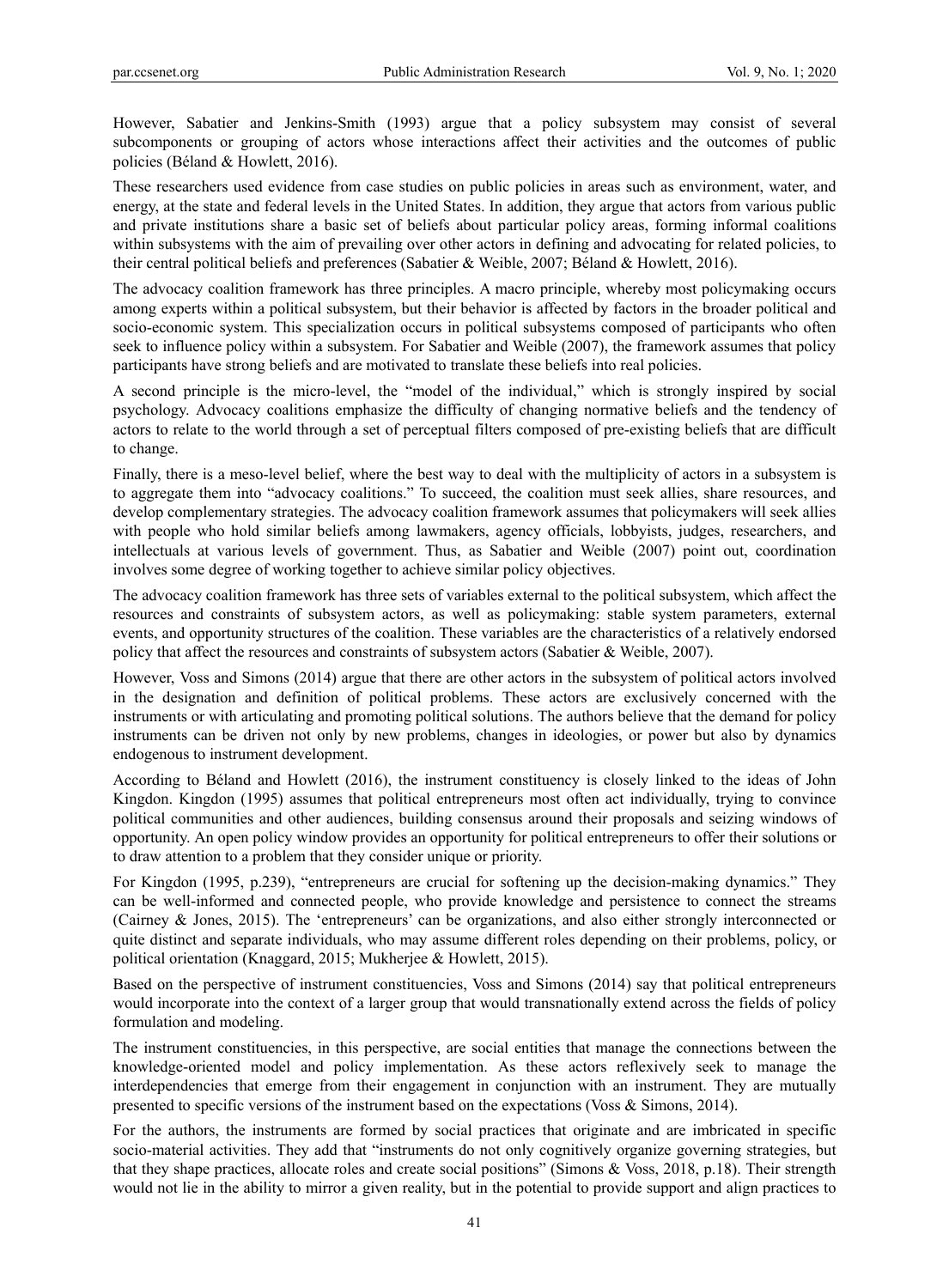create the reality they describe (Voss, 2016).

Therefore, instrument constituencies act to recruit support for a specific innovative policy through functional and structural promises. Functional promises refer to the ability of instruments to achieve public objectives, working to rationalize the project and legitimize it in society (Voss, 2007; Voss & Simons, 2014; Simons & Voss, 2018).

Structural promises are implied in the structural features of a future world potentially produced by the instrument, especially concerning the roles and positions that this future world will offer to different actors. This kind of promise is usually not publicly announced and works to include the practical support in a collective project. Structural promises, therefore, may provide an opportunity for advancing a specific research agenda; the formulation of public policies, when it is suggested that part of the ongoing efforts are dedicated to obtaining public support; and, in the case of companies, they use the opportunity to market products and services (Voss, 2007; Voss & Simons, 2014; Simons & Voss, 2018).

The concept of instrument constituency is "one in which a specific kind of collective actor is involved in the formulation and configuration of policy instruments, just as epistemic communities are involved in problem definition and advocacy coalitions in policy alternative adoption" (Béland & Howlett, 2016, p.397).

According to Voss and Simons (2014), unlike the political communities of the advocacy coalitions and the epistemic community, instrument constituencies are not necessarily held together by strong and shared convictions, but mainly by the intertwining of practices that can be reflected and coordinated strategically.

*2.2 The Social and Political Context of Brazilian Vocational Education* 

According to Marques and Mendes (2007), the first government of President Lula da Silva (2003-2006) was marked by an economic policy that favored agribusiness and national and international financial capital, maintaining a high return on capital and high-interest rates. Due to the economic situation of high inflation rates, measures such as public primary surplus, and the restriction on public spending stood out in this period (Fagnani, 2011).

Marques and Mendes (2007) observed that, at the same time, the government implemented several policies aimed at the poorest part of the Brazilian population. According to Fagnani (2011), the early years of President Lula da Silva's administration was marked by the debate regarding the directions of the social strategy, highlighting the dispute between "focusing" and "universalization," opening space also to elements of the liberal agenda in the social field.

Fagnani (2011) explains that from 2003, various mechanisms of pressure and social accountability were implemented, such as national conferences in the area of health, education, social security, urban policy, and policies for women. These mechanisms contributed to institutionalize policies such as the *Bolsa Família* conditional cash transfer program, the *Política Nacional de Assistência Social* (PNAS) (national policy of social services, *The Sistema Único de Assistência Social* (Suas) (unified system of social services), the *Sistema Único da Segurança Alimentar e Nutricional* (Susan) (unified system of food and nutrition security), the *Programa Saúde da Família* (family health program), and the *Programa Universidade para Todos* (Prouni) (university for all), as discussed by Fagnani (2011).

The author says that the structured and massive land reform the new government had promised in the electoral campaign was left aside from the first year. However, policies such as the *Programa Nacional de Fortalecimento da Agricultura Familiar* (Pronaf) (national program to strengthening family farming) and others in this field stood out as important achievements.

The flagship of the first mandate of President Lula da Silva was *Bolsa Família*, a conditional cash transfer program benefiting families below the poverty line. The program was designed to fight poverty and social exclusion, promoting the emancipation of the most impoverished families. In May 2006, the program was implemented in 99.9% of Brazilian cities, benefiting almost 47 million people and favoring the local markets. In some municipalities, almost half of the population received the benefit, which significantly affected the local businesses (Marques & Mendes, 2007).

In President Lula da Silva's second term (2006-2010), economic growth resumed, and there was a more positive articulation between economic and social policies. The improvement of employment and the balance of public accounts led to the expansion of social spending. The 2008 international financial crisis diminished neoliberal hegemony, and the agenda of "minimum state" lost power, allowing a favorable scenario for the expansion of the role of the state in the economy and market regulation (Fagnani, 2011).

New programs, such as the Growth Acceleration Program (PAC) and the *Minha Casa, Minha Vida* program were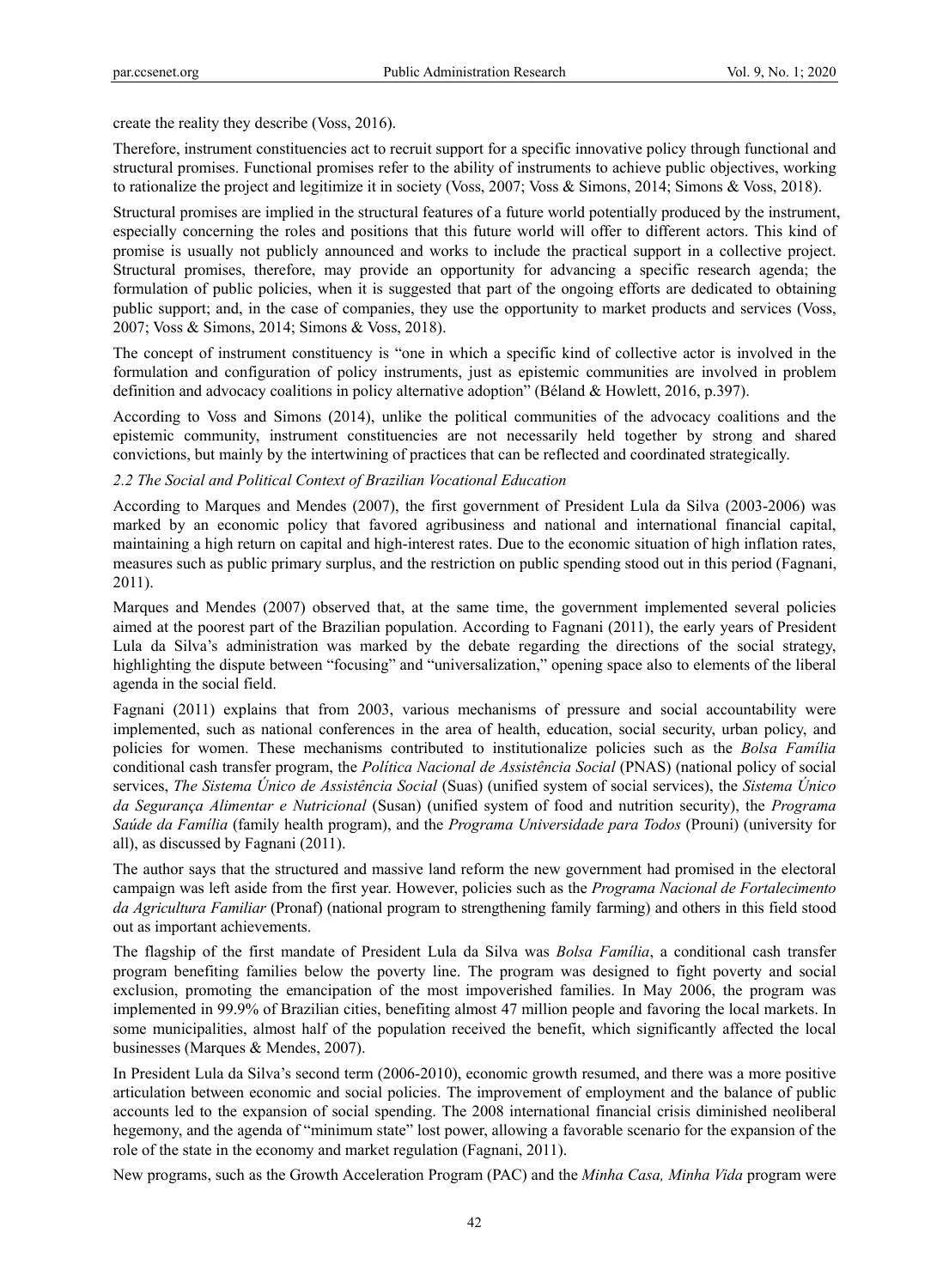launched, consolidating a social strategy, supported by the defense of universal policies and fighting extreme poverty, combined with successful economic stability, economic growth, income distribution, social inclusion, and the promotion of citizenship (Fagnani, 2011). In the field of education, the author highlights initiatives such as the *Fundo de Manutenção e Desenvolvimento da Educação Básica* (FUNDEB) (fund for the maintenance and development of basic education); the approval of the education development plan; and the reform of higher education, increasing the budget of federal universities and expanding the public education system.

In the context marked by the expansion of the Brazilian economic and social development, in 2004, the schools started to offer (as they did in the past) vocational and high school education in an integrated fashion. This type of combined education included courses and training programs of basic and continuing education of workers, high school level vocational and technical education, and undergraduate and graduate professional technical education (Wermelinger; Machado & Amánio Filho, 2007; Foguel & Normanha Filho, 2007).

The *Programa Nacional de Integração da Educação Profissional com a Educação Básica na Modalidade de Educação de Jovens e Adultos* (PROEJA) (national program to integrate vocational education with basic education for youths and adults) was implemented in the same period through Decree 5478/2005, and restructured in 2006 to include not only high school but all basic education. This program aims at the integral education of young people and adults who return to school to complete formal education out of regular time, so they are prepared to understand the social, political, economic, and cultural reality, integrated to the world of work (Ivo & Hypólito, 2012).

In 2008, the government announced a plan to expand the federal system of professional and technologic education. After an intense debate, the government established the *Institutos Federais de Educação* (federal education institutes) by changing and integrating federal educational institutions (some of them were more than a hundred years old) previously known as *Escolas Técnicas Federais* (ETFs) (federal technical schools), *Escolas Agrotécnicas Federais* (EAFs) (federal agro-technical schools), *Centros de Educação Tecnológica* (CEFETs) (centers of technological education), and other technical schools operating under the umbrella of federal universities (Fernandes, 2016).

The *Institutos Federais de Educação, Ciência e Tecnologia* (IFs) (federal institutes of education, science, and technology) were created to provide basic and vocational education, as well as undergraduate and graduate programs emphasizing vocational training. IFs were part of a strategy to integrate national, regional, and local development, to connect the policies of vocational and technological education with the other public policies developed by President Lula da Silva's government (Pacheco; Pereira & Domingos Sobrinho, 2010).

# **3. Methodology**

This study adopted a qualitative approach using documental analysis and focalized interviews. The data were examined based on a transdisciplinary perspective, which dialogues with the epistemological principles by Fairclough's (2000, 2001, 2003) critical discursive studies and the notion of the network of political actors by Haas (1992), Sabatier and Jenkins-Smith (1993), Kingdon (1995), Voss (2007, 2016) and Voss and Simons (2014).

The data used in this study were collected through a) selection of the corpus of analysis; b) critical reading; and c) identification of the sections most relevant for the analysis. The corpus of analysis consisted of an interview with one of the creators of the program *Mulheres Mil* (PMM), and of the project *Mulheres Mil* in the Northeast region. The PMM was developed in 2006 by the Association of Canadian Community Colleges (ACCC) and the Secretariat of Vocational and Technological Education of the Ministry of Education of Brazil (SETEC). The interview occurred in October 2017, based on a semi-structured script.

The categories used for the discourse analysis of the interview and the documents of the project were:

- Transitivity system: how are political actors represented in the political process? What types of process - activity, event, relational, mental – are most used, and what factors can be considered based on that information? and

- Assessment: to what values – as for what is desirable or undesirable – does the interviewee commit? How are values put into practice? (Such as evaluative statements, statements with deontic modalities, statements with affective mental processes, presumed values).

The categories were established *a posteriori* based on the data collected in the interview and observing the research questions.

#### **4. Analysis and Discussion of Results**

The changes in the national political atmosphere were evidenced in the 2002 elections, which resulted in a new party in government, with a new ideology and party configuration in Congress. The new structure of government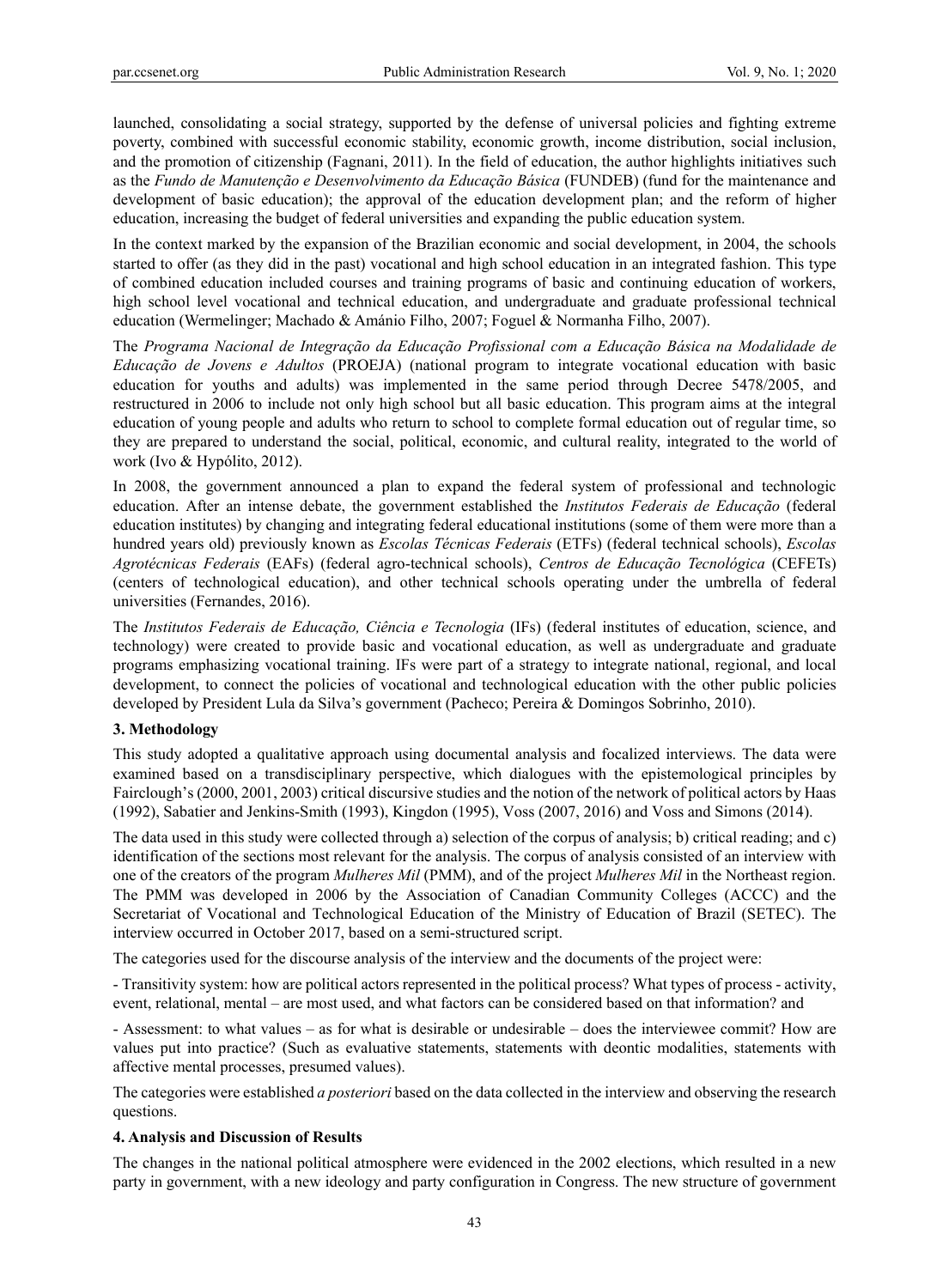led to a new conception for vocational and technological education and the expansion of the network of *Institutos Federais de Educação, Ciência e Tecnologia* (IFs) (federal institutes of education, science, and technology) in Brazil. This context is observed in the interview with one of the creators of the PMM:

> 1. One thing is to put ideas into practice, materializing them. We already had something materialized, but nobody really believed it would work. You can imagine they [the technical schools] are a hundred or so years old [...] And you have 100 institutions. In a matter of 7 or 8 years, there were 600 or so institutions [in the network of IFs]. This was unimaginable both in terms of resources and results. But we have to have a start, a middle, and never an end, because the end can always be revised [...] It's complex, why? Because you have to have coincidences in these initiatives. For example, we had a coincidence, we had a government sensitive to this context of changing the face of this country, a scenario where there were a lot of people in the secretariat and policy-making bodies with the same ideas, and a technical staff with experience, expertise, and knowledge, also believing in it. Then, thanks to these elements altogether, it was possible to build these initial structures.

Through the circumstantial relational process "have," there was a favorable political environment for restructuring and expansion of the network of IFs, and the causes observed in the narrative were "a government sensitive to this," "people in the secretariat and policymaking bodies with the same ideas," and "a technical staff with experience, expertise, and knowledge."

In this scenario of restructuring and expansion of public vocational education, political entrepreneurs were crucial in softening up the decision-making dynamics and in advocating the idea of an organization, an institute, which would act as a bridge between the government and the disadvantaged population:

> 2. So, in this process, we had several political clashes, right? We had a map of the country where all the units had to be located, and this map showed over 800 locations. Of course, that number was impossible at that time, so we had to prioritize. The clashes were about what should prevail in the early stages, the regions with a larger area of influence that served a larger number of people, or the unit that would serve a smaller number. Then we had a lot of political clashes, some we lost, but most we won. But, as the SETEC group was consolidated, it gained more scientific information, more technical information. As a result, the level of resistance increased, and we were very lucky to have a MEC executive secretary, who was a career manager and had absolute confidence from the minister.

In this part of the interview, the material process "gained," in which the actor is the "SETEC group," the goal is "clashes" and the circumstances were about "what should prevail in the early stages." It was clear that there were clashes of ideas, in which the SETEC group was successful in advocating for the implementation of new IFs campuses in less developed regions and lower human development indices (HDI).

When choosing public policies, Kingdon (1995) argues that the alternatives can be generated and selected within the dynamics of the public policy itself, or through the involvement of relatively invisible participants in a long process of softening up the political system, in which political entrepreneurs promote their favorite proposals. At this point, proposals that may be related to specific political events, such as initiatives aligned with the new administration, are highlighted and associated with the new political context:

> 3. In this model, I am not the center, I am one more agent engaged in reaching the center, which is the community, which is the territory, which is the people. So this model is the change of culture, change of mindset, change of world view, society view, vision of everything. If I do not have an agency in power, such as the secretariat or MEC thinking like that, if I don't have managers thinking like that, the whole discussion, in the end, is fragmented and is postponed, it will never happen. If I have managers with power, managers – in the position of rectors – who understand this, the discussions and debates in the community will be in another direction, because the discussion will not be about whether the PMM will be priority this year, whether tomorrow the program will not be implemented because another graduate program will be implemented instead… it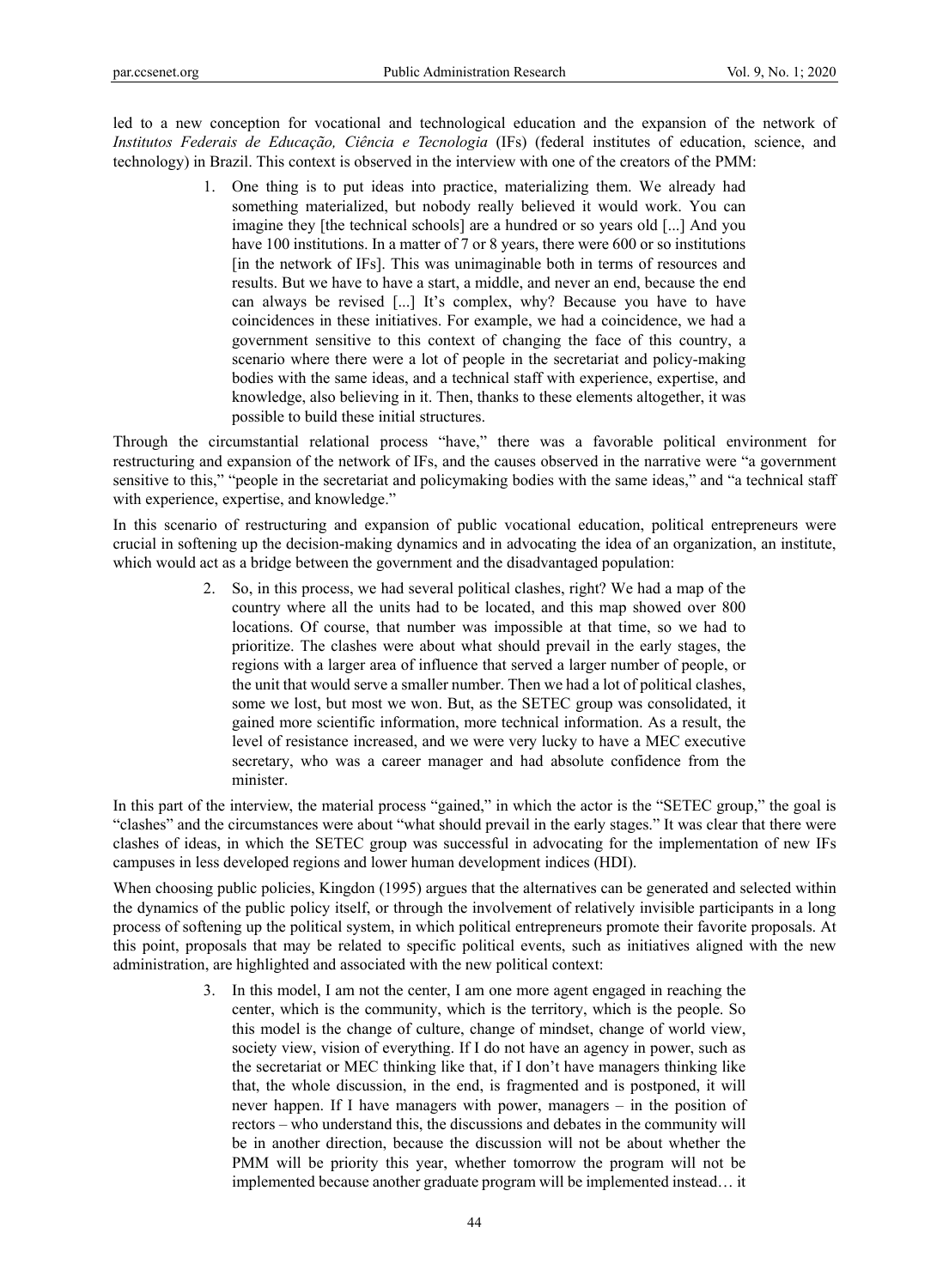will be a different discussion. So, we'll have another kind of clash, another kind of identity building. So, this process is still going on.

Through "to be" and "to have" relational processes, one can perceive the action of two types of agents in the policy stream: the entrepreneurial agent, who acts in the process connecting the government and the community, as well as advocating for specific ideas; and the political agents, who support new political conceptions, enabling new public policies.

Schneider and Ingram (1997) argue that political entrepreneurship, through individual actors, plays a vital role in the construction of policy design. Political entrepreneurs can structure issues so that they resonate with elected political agents or powerful interest groups, and are an important critical starting point for the transfer of issues to the political agenda.

In this new context of Brazilian vocational and technological education policy, the PMM was conceived as a government effort to foster social inclusion and gender equality to try to overcome the difficulties related to income, low education, and triple working hours of disadvantaged women (Brasil, 2011).

The program originated from a joint effort between Niagara College (Canada) and SETEC/MEC, under the administration of President Cardoso, called *Conectando escola com escola* (connecting school with school) project.

However, between the transition of governments (Cardoso – Lula da Silva) the project was interrupted. A group of people from SETEC decided to follow the activities of the project regardless the end of the partnership, which resulted in the graduation of about 60 women in a program in the area of tourism and hospitality in the city of Natal (State of Rio Grande do Norte, Northeast region). Not long after that, another partnership was established between Brazil and Canada, aiming at a pilot project using the Prior Learning Assessment and Recognition (PLAR) methodology (*Projeto Piloto ARAP*), which took place between 2005 and 2006, as described below:

> 4. ACCC has built a strong relationship of trust with SETEC/MEC, CONCEFET, and the emerging REDENET in the Northeast and North. A solid relationship has been developed between one of the colleges, Niagara College, and CEFETRN in Natal in developing a customized educational curriculum in the area of tourism and hospitality. The college and CEFET's partners worked very well together, and when the project ended in March 2005, CIDA approved an extension of the original project that was aligned with the new priorities of the Brazilian government and CIDA – that of benefiting disadvantaged women by using the methodology PLAR (Brasil, 2006, p. 10).

A relationship of trust was built between Canadian and Brazilian actors after the completion of the first initiative involving both groups of actors. This is represented by the transitive material processes "built" and "work" in excerpt 4, in which the actors are ACCC, Niagara College, and CEFET's partners. Here, the excerpts show transformative phrases, as the outcome of the trusting relationship between ACCC and SETEC/MEC is a new project for disadvantaged women – who are considered in the discourse as the goal of the initiative.

Due to this relationship of trust between the countries and the good results of the pilot project, after 2006, the opportunity arose for a larger initiative involving 13 CEFETs in the North and Northeast regions, and Canadian colleges. The initiative was funded by the Canadian International Development Agency (CIDA) and the Brazilian Ministry of Education (MEC). Brazil and Canada engaged in technical cooperation starting the program *Mulheres Mil* (PMM), expecting to promote social inclusion and gender equality benefiting 1,000 women, based on the Canadian Community Colleges' knowledge of the application of the Prior Learning Assessment and Recognition (PLAR) system (Brasil, 2011).

After the formalization of the technical cooperation between the countries, the PMM network of actors was formed, including the ACCC, Niagara College, SETEC/MEC, and 13 CEFETs from the North and Northeast regions of Brazil. ACCC offered services related to technical and vocational training, basic, higher, and non-formal education (Brasil, 2006). ACCC coordinated the Canadian part of the project, responsible for the overall project and budget management and the coordination of Canadian colleges. Niagara College in southern Ontario, Canada, developed and offered applied education and customized industry training, as well as educational services for students. The institution brought by its expertise and coordinated partners in the development of the PLAR adapted to the Brazilian reality.

In turn, SETEC was responsible for coordinating, guiding, and supervising activities related to the development and strengthening of vocational and technological education in Brazil. It was the Brazilian institution in charge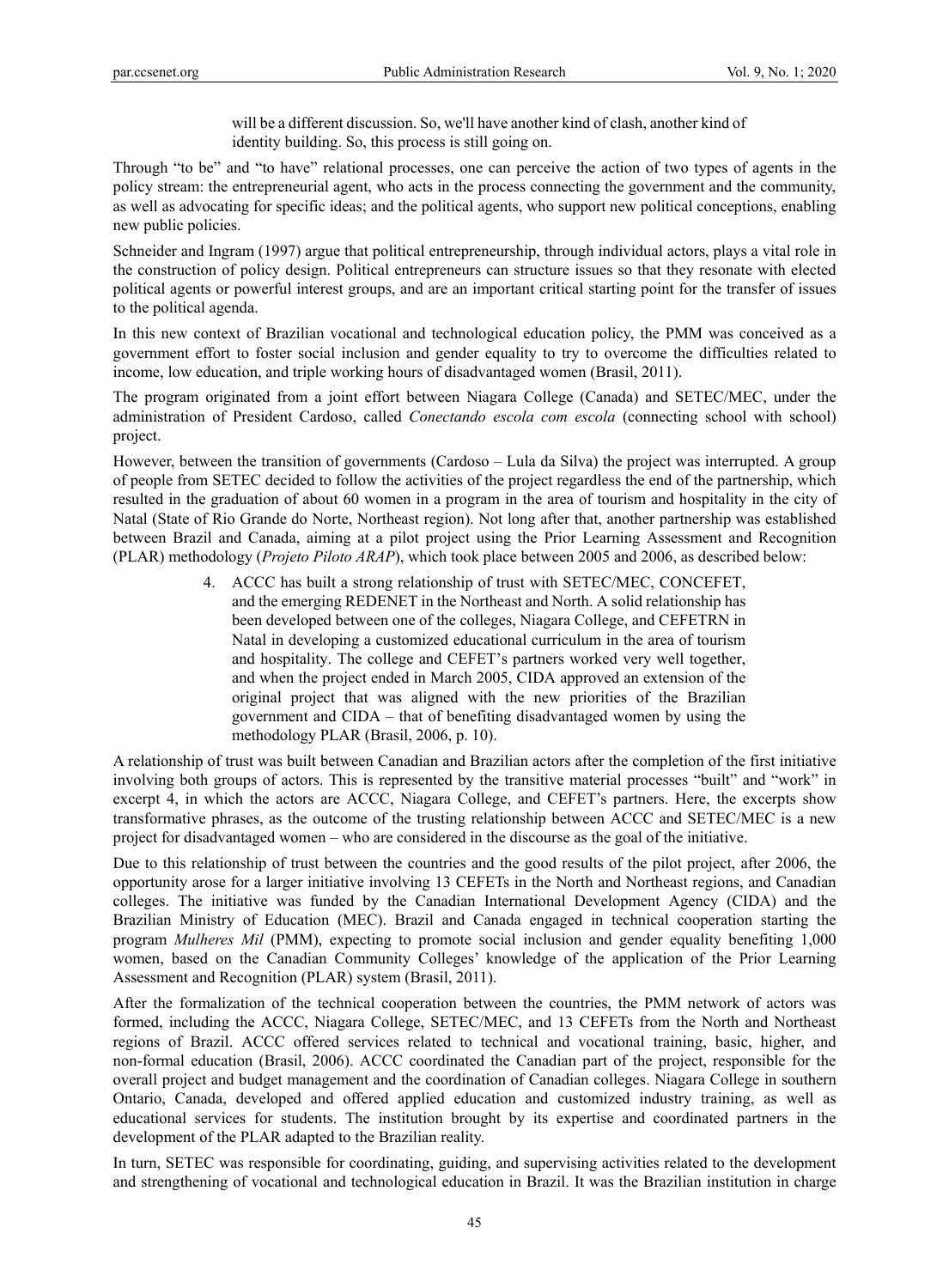of coordinating the project, while CEFET offered vocational technological education, secondary and technical education, as well as higher education. CEFET was responsible for the implementation of the project in Brazil (Brasil, 2006).

It is important to highlight that the program began based more on a window of opportunity, which opens and closes relying on the dynamic interaction between organizations and political actors (Kingdon, 1995), than on conceptual bases, as observed in the interview:

- 5. The program started spontaneously with many coincidences; it was not something structured. The PMM did not have a philosophically based origin; it was a set of circumstances that led to others, which led to others. It was something happening without anyone's particular control.
- 6. [...] that's when the agent started in this line of action [PLAR]. The Canada method was a concrete one: courses, PLAR methodology, success. Their focus was very much on what happens next: how to do it after the course ends, how to dialogue with the business world. So, this first path, it just happened [...]

Through the material process represented by "started," in which "the program" operates as an actor and "spontaneously" is the circumstance, ACCC and the Canadian Colleges took the expertise on the PLAR methodology to Brazil. The target audience was only chosen after the beginning of discussions about program design, as recorded in excerpt 7, through the material process "discuss:"

> 7. Here, when we began to discuss which audience would be served, we took the program to the extremely marginalized population. That was when the we entered in the debate on the organization reaching where no one had reached before [...] choosing the most suffering communities in each region [...] At that time, I was very involved in the articulation, because we had conceived the North and Northeast Technology Education network, REDENET, and the process had begun [...] So when we had the meeting with Niagara College and the principals, we asked them to choose the coordinators of each subproject and we said, 'Look, let's take the bull by the horns [...] let's get the most complex and hardest situation, and see where this methodology, this way of acting, achieves and have an impact.' It was more like a challenge [...] the methodology was PLAR because there was no other; it was PLAR that was coming from the partnership.

According to Simon and Voss (2018), instrument constituencies are formed as 'instruments' when functional and structural expectations and promises attract and generate agency to support the instrument. This type of network takes shape and develops in the interaction between governance models and their implementation. Therefore, political entrepreneurs mediate these connections, seeking opportunities and mobilizing collective actions for their implementation. They use them to develop and corroborate the functional claims of the governance model, as observed excerpt 7, through the material process "entering," in which the actor is the political entrepreneur, which is seen through the personal pronoun "I". Here "articulation" is the goal, as it is what will be affected.

In this case, the political entrepreneur became visible in the public policies stream when seizing the window of opportunity to propose new public policies through international partnerships, and in promoting the articulation between the network of directors of the CEFETs in the North and Northeast regions of Brazil with the Canadian Colleges. The political entrepreneur, therefore, used strategies such as meetings, seminars, technical presentations, testimonials, technical visits, and debates, to connect actors who would otherwise be unrelated in the subsystem.

In the initial process of building the PMM, political entrepreneurs moved between advocacy coalition groups and instrument constituencies, providing and promoting solutions that preceded problem definition. As Béland and Howlett (2016) point out, instrument constituencies can act as policy advisers or organizations that seek to combine pre-existing and previously defined and articulated solutions, by interacting with other political communities to propose and implement solutions. In this case, it is the political entrepreneurs who represent and update the stream of events or a response to them, who act as catalysts for the instrument constituencies.

Therefore, in the case studied, there was a convergence of factors before the constitution of the PMM network of actors, i.e., elements that enabled the network's agency and formation, such as:

- a political environment conducive to new ideas, with a new government sensitive to social inequalities;

- political debate of ideas addressing the new configuration of the policy of vocational and technological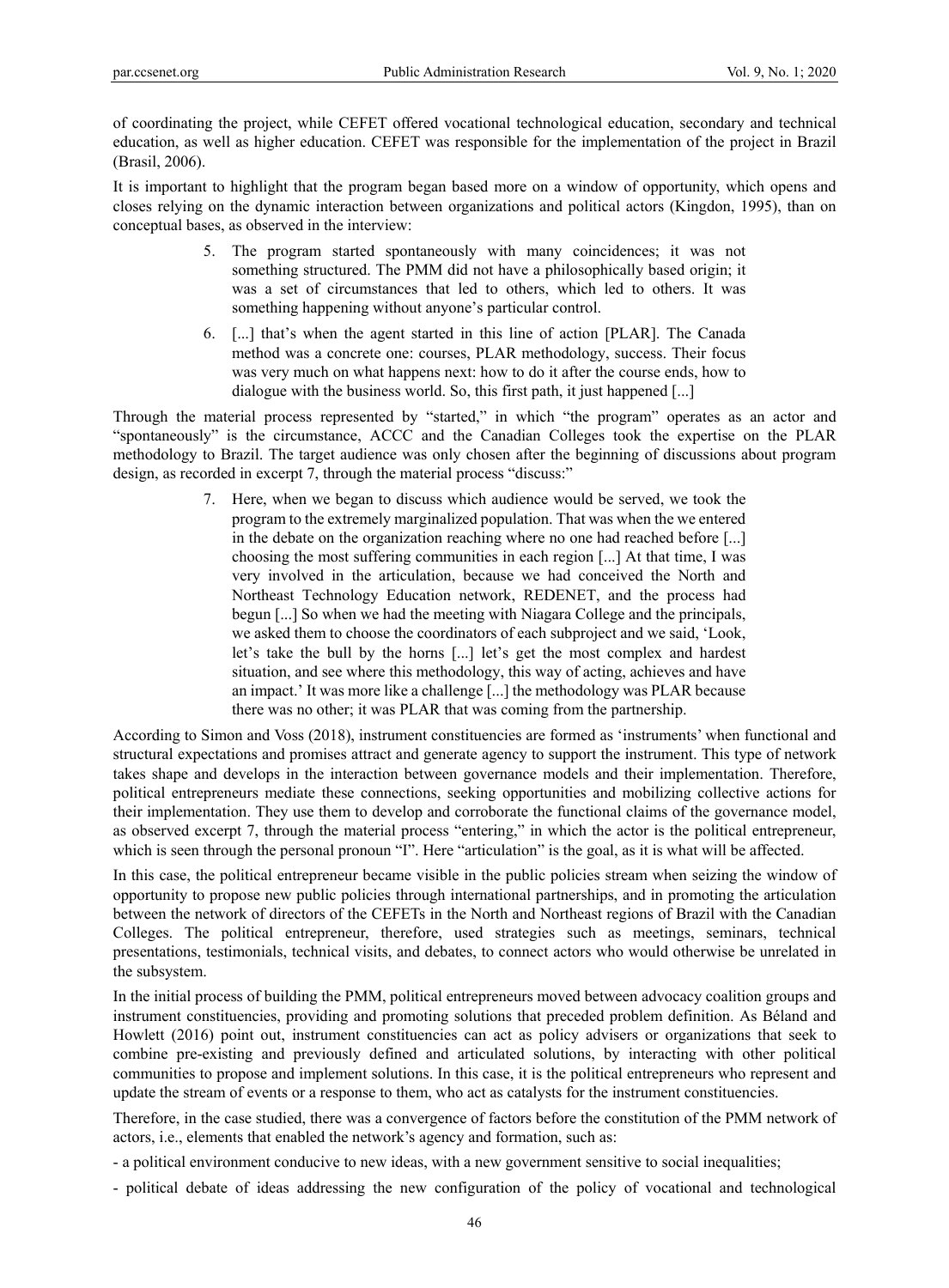education in Brazil, in which political entrepreneurs were key actors advocating for public vocational education; and

- a public policy window, which provided an opportunity for advocates of the PLAR methodology to offer their solutions to the agenda.

For Béland and Howlett (2016), it is necessary to look at domestic actors to understand how instrument constituencies work in policymaking. Without domestic actors, most public policies would not be adopted in certain countries. This is portrayed by the instrument constituencies formed for the development and implementation of the PMM. Here, as in the case of the United States social security, studied by the authors, an instrument constituency emerged nationally in connection with broader international trends due to the interests and viewpoints of other types of networks of actors.

It was also noted that the network emerged from an apparent void that existed between the government agenda for vocational education and its implementation. For Palier (2007), this void lends leverage and power to innovation projects addressing the instrument, as verified in excerpt 8:

> 8. PLAR, was a method, there was a subordination, like, I have a country with experience in one thing, and that experience will be passed on here. So, let's learn this technology [...] So, we chose the communities, because the logic was not just about having skills and training in the area of tourism and hospitality, or having waitresses or housekeepers, not only that [...] The idea was to apply this methodology, but it was also knowing the communities, knowing how people were organized there [...] because there was practically no expertise

In forming instrument constituencies, there were two structural promises that led Brazil to engage in this international cooperation. A promise of technology transfer, and a promise of closer rapprochement between the new government and the populations that had limited access to universal public policies. This fact is seen in excerpt 8 by the possessive relational process "having," in which the possessed is "experience," and by the cognitive metal process "knowing." Finally, the phenomena are "the communities" and "how people were organized there."

However, according to the interviewee, unlike the initial stage of the cooperation between the countries, in which there was greater protagonism of Canadian actors and greater subordination of Brazilian actors, as evidenced in excerpt 8, by the identifiable relational process "be", in which the "method" is the identified and "a certain subordination" is the identifier, there has been greater integration between partners as knowledge about Canada and the methodology has deepened through visits and technical workshops, as can be evidenced in excerpt 9:

> 9. This initial method, it just happened [...] Here, we gave our input [...] there were some anxieties about certain things. So, we decided at least to know which world is this, which country is this. So we went there for more information and spent a month in Canada learning about PLAR and doing workshops at each of the institutions.

According to the interviewee, an open and transparent relationship was created from the moment the Brazilians, visiting Canada, realized the great diversity that exists in the country, as presented in excerpt 10, through the processes "understand", "see", "think" and "perceive" in which the phenomenon is "diversity":

> 10. We were creating a very open and transparent kind of relationship. I was asking about the country and understanding other things when I talked to many Brazilians who lived there, in various regions, from east to west, on the US border, up there [...] I saw that the country is indeed diverse. It's amazing when you walk into the mall or go on a street because it looks like Sao Paulo. You find indigenous, white, black [...] the diversity is amazing. I saw that it is a truly diverse country and I felt no discrimination as there is in the US, I said, "My God, is it really like this?" And another thing I realized, talking a lot about partnerships, is that every College is practically obliged to have international partners. I have seen that the partnerships, almost all of them, were in fact with poor countries like Senegal, Mozambique, Angola, etc.

According to Simons and Voss (2018), instrument constituencies seek to sell the solution in terms of efficiency and effectiveness rather than relying on core normative beliefs, which helps redefine problems and mobilize political support as a means of advocating the solutions. However, as highlighted by Vieira and Resende (2016, p.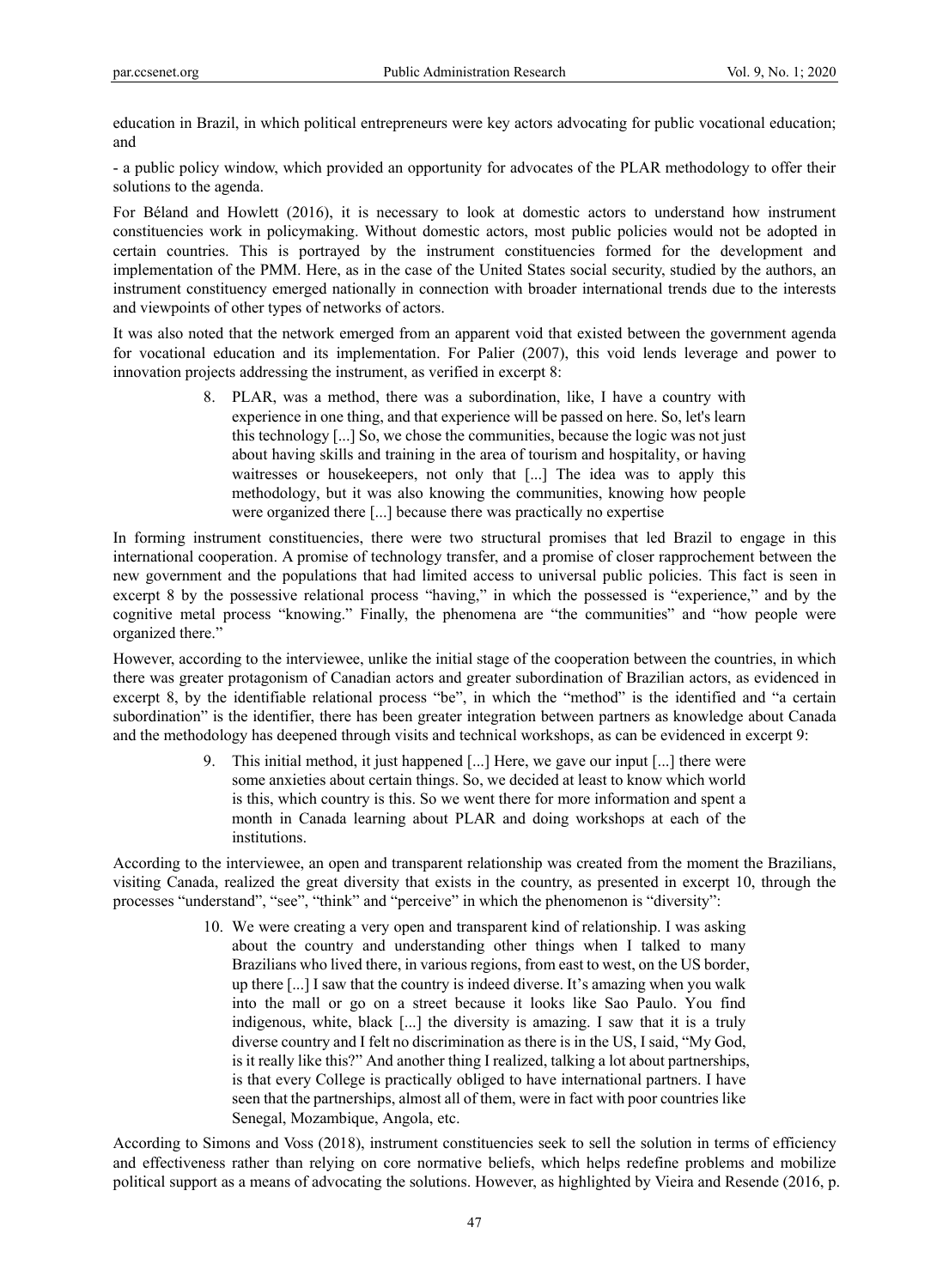54), this type of network can hide ideological objectives, since "the universalization of particular discourses and their legitimation are powerful tools for the maintenance of hegemonies." As observed in excerpt 11:

> 11. I started to see some things, for example: I am rich, my stage is this, the world is uneven, I need to share some of it. This sharing, in my reading, is not one of domination [...] what they wanted in Senegal or Mozambique was to have a partnership, to be well regarded, to be known as a warless country, without dominating, to be a friend. I felt it was another relationship

Affective assessments are identified in the interview through the mental process "felt," in which the phenomenon "another close relationship" brings a positive idea about the foreign country so that partnerships between Canada and countries considered poor and underdeveloped are identified by the interviewee as "to be a friend." However, positive evaluations of institutions, actions, and relationships, as observed in excerpt 11, are questionable because they disguise asymmetric power relations between countries.

For Foucault (2006), power is a power relationship, an exercise of power, and in the case studied, power is gained more by consensus than by the use of force, reinforcing ideologies transmitted by discourse (Vieira & Resende, 2016).

According to Salamon (2001), the relationships the instruments promote are not free or transitory. They are, therefore, institutions, regular patterns of interaction between individuals or organizations. They define who is involved in running public programs, what their roles are, and how they relate. The instruments determine the set of considerations that can effectively occur in the public policy's implementation phase.

However, policy instruments are not functional because they have the guidelines to reorganizing society, but because they bring together social practices and actors oriented toward the development, maintenance, and dissemination of a specific instrumental model of governance. As pointed out by Simons and Voss (2018, p. 31), "through constituencies, policy instruments can develop a life of their own, partly determining preferences and actively enrolling allies."

## **5. Conclusion**

This article aimed to understand how 'instrument constituencies' emerged and interacted with other networks of actors in the political subsystem of Brazilian vocational education. Instrument constituencies and advocacy coalitions refer to two distinct levels of interacting political realities for the attainment of diverse interests and goals. The political entrepreneur is a key-agent in this interaction process, facilitating that specific solutions prevail political process, bridging the gap between the government and the different interest groups.

The political entrepreneur becomes visible through the windows of opportunity that may arise due to the change of government, and the gap between the government agenda and the formulation of public policies, coupling independent streams.

These aspects also made it possible for Canadian political actors operating in several countries selling consultancy services and training, to be actively involved in the formulation of public policies in the area of Brazilian vocational education, offering the PLAR methodology during the formulation of the program *Mulheres Mil*.

However, further studies are needed to assess the extent to which instrument constituencies offer integrated solutions to democracy and justice, assuming that policy evaluation can assist in reducing possible imbalances reflected in public policy designs that consider these types of networks and partnerships.

#### **References**

- Adler, E., & Haas, P. M. (1992/1997). Conclusion. In Haas, P. M. (Ed.), *Knowledge, power, and International Policy Coordination***.** Columbia, SC: University of South Carolina Press.
- Amelung, N., & Grabner, L. (2017). Making citizen panels a 'universal bestseller'. In Bherer, L., Gauthier, M., & Simard, L. (Eds.). *The professionalization of public participation* (pp. 189-213). https://doi.org/10.4324/9781315637983-9
- Béland, D., & Howlett, M. (2016). How solutions chase problems: Instrument constituencies in the policy process. *Governance: An International Journal of Policy, Administration, and Institutions, 29*(3), 393-409. https://doi.org/10.1111/gove.12179
- Brasil. (2006). *Projeto Programa Mulheres Mil*. Brasília, DF: Ministério da Educação.
- Brasil. (2011). *Guia metodológico do sistema de acesso, permanência e êxito*. Brasília, DF: [s.n.].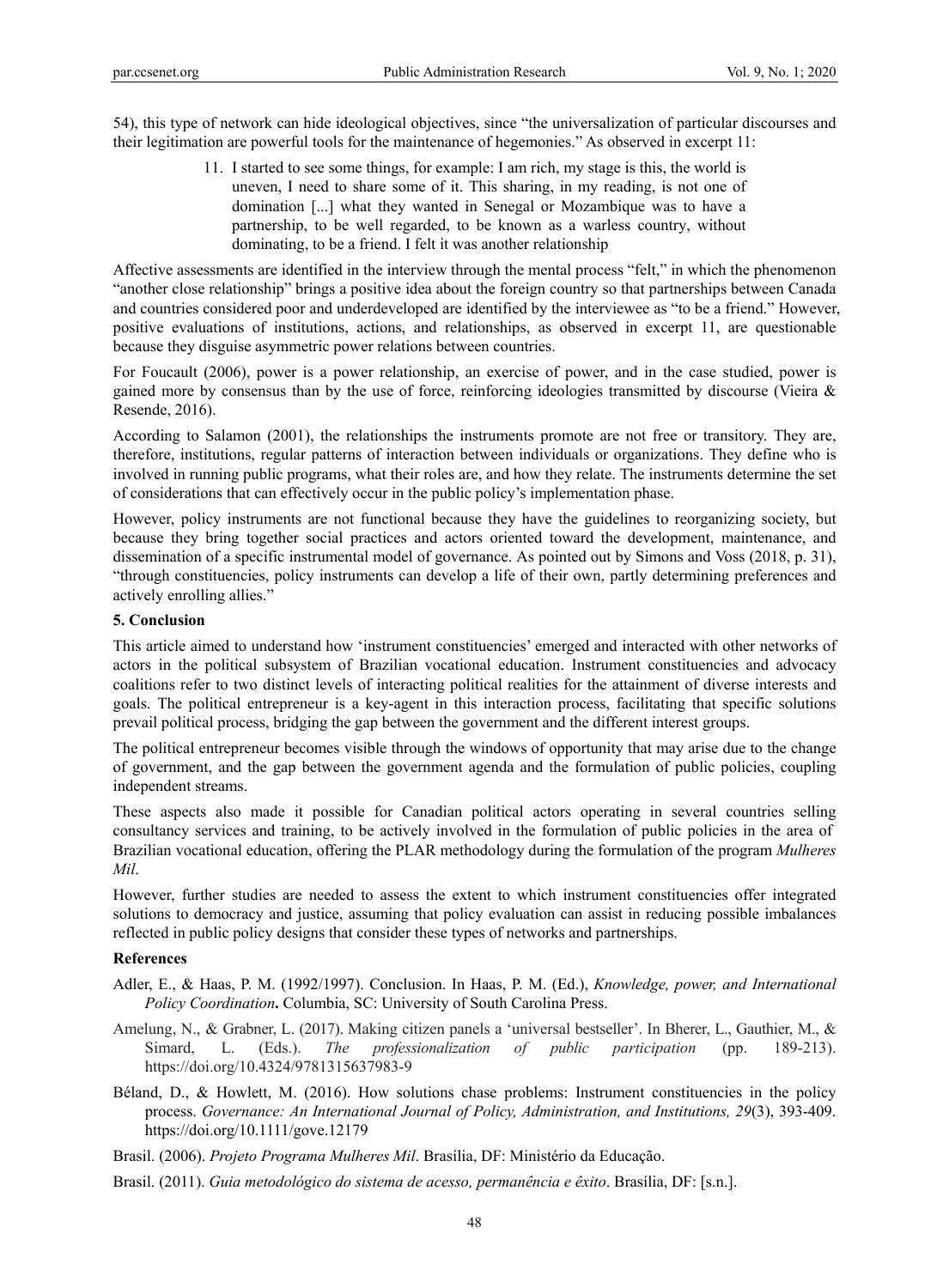- Brasil. (2017). *Mulheres Mil oferece 100 mil oportunidades de capacitação*. Portal Brasil, Brasília, DF. Retrieved from http://www.mec. gov.br
- Cairney, P., & Jones, M. D. (2015). Kingdon's multiple streams approach: What is the empirical impact of this universal theory*? Policy Studies Journal*, 1-22. https://doi.org/10.1111/psj.12111
- Cavaco, C. (2009). *Adultos pouco escolarizados: políticas e práticas de formação*. Lisboa: Educa Unidade de I & D de Ciências da Educação.
- Cedefop (2014). *O desafio da validação: quão perto está a Europa do reconhecimento de todas as aprendizagens?* Nota Informativa, n. 2.
- Fagnani, E. (2011). A política social do governo Lula (2003-2010): perspectiva histórica. *Texto para discussão*. IE/UNICAMP: Campinas. https://doi.org/10.26512/ser\_social.v13i28.12682
- Fairclough, N. (2000). *New labour, new language?* London: Routledge.
- Fairclough, N. (2001). *Discurso e mudança social.* Brasília, DF: UnB.
- Fairclough, N. (2003). *Analysing discourse: textual analysis for social research*. London/New York: Routledge. https://doi.org/10.4324/9780203697078
- Fernandes, F. C. M. (2016). O apelo divisional da estruturação híbrida e multicampi dos Institutos Federais. *Holos, 4*, 258-268. https://doi.org/10.15628/holos.2016.4529
- Foguel, F. H. S., & Normanha Filho, M. A. (2007). Um fator de desenvolvimento de clusters no Brasil: a educação profissional. *Cadernos Ebape, 5*(1), 1-16. https://doi.org/10.1590/S1679-39512007000100010
- Foucault, M. (2006). *Estratégia, poder-saber/Michel Foucault: organização e seleção de textos*. In Motta, M. B. (Ed.). Rio de Janeiro: Forense Universitária.
- Haas, P. M. (1989). Do regimes matter? Epistemic communities and Mediterranean pollution control. *Knowledge, Power, and International Policy Coordination, 43*(3), 377-403. https://doi.org/10.1017/S0020818300032975
- Haas, P. M. (1992). Introduction: Epistemic Communities and International Policy Coordination. *International Organization, 46*(1), 1-35. https://doi.org/10.1017/S0020818300001442
- Haas, P. M., & Haas, E. B. (1995). Learning to learn. *Global Governance, 1*(3), 255-285. https://doi.org/10.1163/19426720-001-03-90000002
- Heritage, Z., & Green, G. (2013). European national healthy city networks: the impact of an elite epistemic community. *Journal of Urban Health, 90*(1), 154-166. https://doi.org/10.1007/s11524-012-9777-4
- Ivo, A. A., & Hypolito, A. M. (2012). Educação professional e proeja: processos de adesão e resistência à implementação de uma experiência. *Educação em Revista, 28*(3), 125-142. https://doi.org/10.1590/S0102-46982012000300006
- Kingdon, J. W. (2007). *Agendas, alternatives, and public policies* (2<sup>nd</sup> ed.). In Saravia, E., & Ferrarezi, E. (Eds.), *Políticas Públicas – Coletâneas, 1* (pp. 225-246). Harper Collins College Publishers.
- Knaggård, A. (2015). The multiple streams framework and the problem broker. *European Journal of Political Research, 54*(3), 450-465. https://doi.org/10.1111/1475-6765.12097
- Marques, R. M., & Mendes, Á. (2007). Servindo a dois senhores: as políticas sociais no governo Lula. *Rev. Katál. Florianópolis, 10*(1), 15-23. https://doi.org/10.1590/S1414-49802007000100003
- Morrissey, M., Myers, D., Bélanger, P., & Robitaille, M. (2008). *Achieving our potential: An action plan for Prior learning Assessment and Recognition (PLAR) in Canada*. Halifax: Pla Centre.
- Mukherjee, I., & Howlett, M. (2015). Who is a stream? Epistemic communities, instrument constituencies and advocacy coalitions in Public Policy-Making. *Politics and Governance, 3*(2), 65-75. https://doi.org/10.17645/pag.v3i2.290
- Pacheco, E. M., Pereira, L. A. C., & Domingos Sobrinho, M.(2010). Institutos Federais de Educação, Ciência e Tecnologia: limites e possibilidades. *Linhas Críticas, 16*(30), 71-88. https://doi.org/10.26512/lc.v16i30.3568
- Palier, B. (2007). Tracking the evolution of a single instrument can reveal profound changes: the case of funded pensions in France. *Governance, 20*(1), 85-107. https://doi.org/10.1111/j.1468-0491.2007.00345.x
- Ruggie, J. G. (1975). International responses to technology*. International Organization, 29*(3), 557-584.